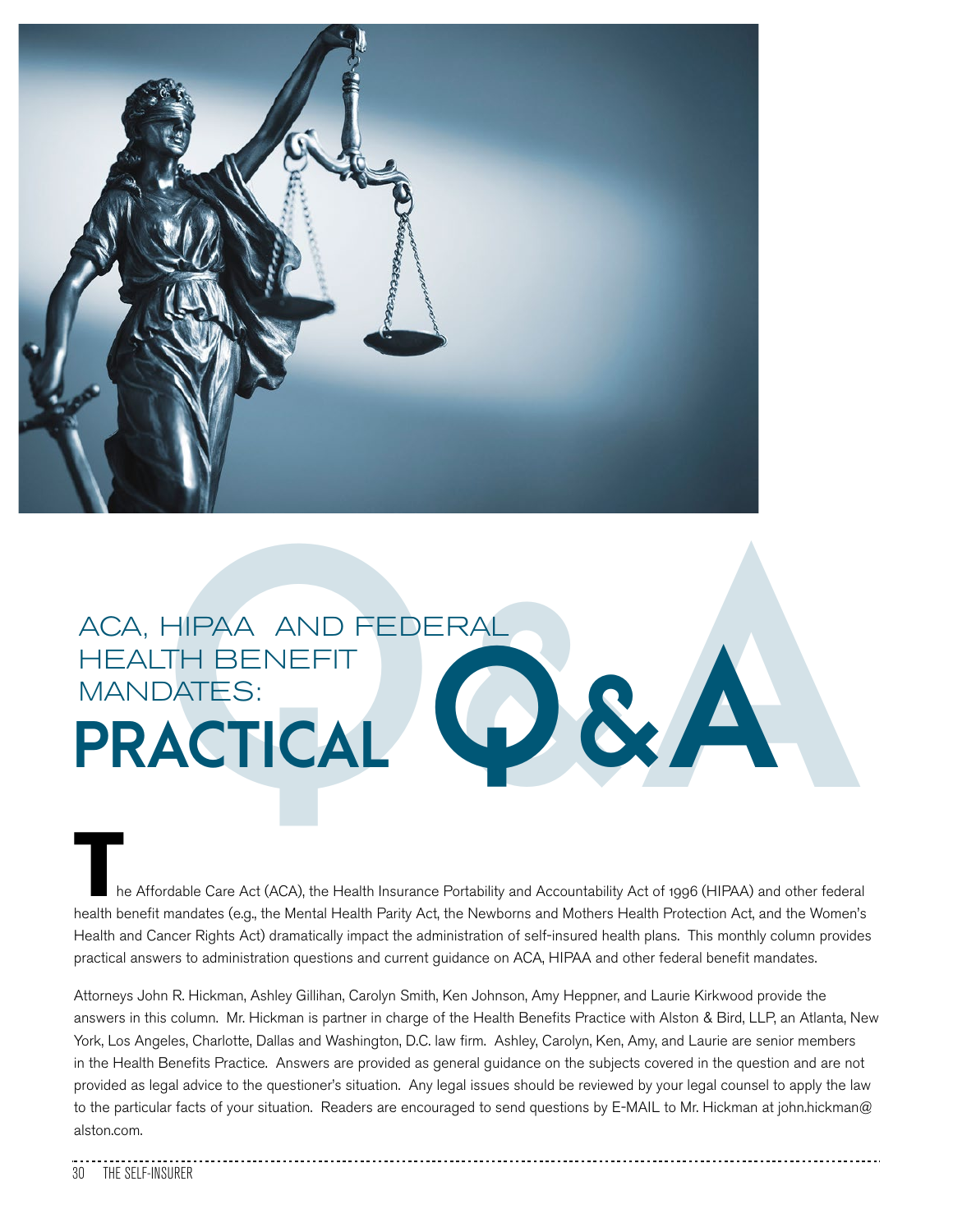## **TCPA COMPLIANCE AND HEALTH PLANS: IT'S YOUR CALL**

As health plans and wellness and disease management programs continue to innovate in order to better educate participants about tools and services that may improve health outcomes and curb costs, plan sponsors and service providers need to be mindful of compliance issues from an unexpected source.

The Telephone Consumer Protection Act of 1991 (TCPA) generally restricts certain unauthorized calls and texts to residential and cellular phones, including some restrictions potentially applicable to health care messages.

A recent federal district court opinion serves as an important reminder that even if a plan is in compliance with all other applicable laws, including the privacy requirements of the Health Insurance Portability and Accountability Act of 1996 (HIPAA), the plan, absent express consent, may still be in violation of the TCPA when reaching out to plan participants via texts and pre-recorded messages.

In today's world of robust wellness and disease management activity all aspects of participant engagement must be carefully reviewed to ensure compliance.

In Fiorarancio v. Wellcare Health Plans, Inc.,<sup>1</sup> a health plan allegedly violated the TCPA by contacting the plaintiff's cell phone twenty times over an eleven-month period, leaving eighteen voicemails and sending two text messages. While this case was merely allowed to proceed by surviving a preliminary motion to dismiss, it still serves as a clear warning concerning TCPA compliance issues.

The nature of the communications may be familiar to some plans that offer wellness or navigation programs: a free healthy living program; an educational health program; a free preventative care program; an in-home health assessment visit; and an additional service that was described as part of the plan's membership.

Other calls referenced "important information" and one of the calls invited the plaintiff to make an appointment for a dental check-up, referencing his coverage under the dental plan. The two text messages reminded the plaintiff to schedule a flu shot. Four calls allegedly used a prerecorded message. Emails were not part of this case and are not covered under the TCPA, even though emails can be received on a smartphone. [Note: communicating sensitive health information by email has its own compliance concerns under HIPAA].

The health plan allegedly violated the TCPA in two ways: (1) by calling the plaintiff more than once in a twelve-month period after he placed his name on the National Do Not Call Registry<sup>2</sup> and (2) calling him using a prerecorded voice and without his express consent.3

With regard to the first allegation, the regulations implementing the TCPA prohibit initiating a telephone solicitation to anyone who has registered his or her telephone number on the national-do-not-call registry.4

A "telephone solicitation" is a call or message for the purpose of encouraging the purchase or rental of, or investment in, property, goods, or services.5 The health plan's position was that none of the calls mentioned or encouraged buying, renting, or investing in anything but rather sought to provide information, either about health care or about benefits, under the plan.

Free services or programs are not in the TCPA definition of "telephone solicitations," but the court noted that free offers often come with other requirements. For example, each of the messages the health plan left for the plaintiff required that he call back to obtain more information about, or take advantage of, the offer for free services.

So, while the health plan's messages may have been informational on their face, the court found that, because of the regularity and frequency of the communications—twenty in eleven months--it was possible for the messages to be part of a larger marketing scheme or other profit-making venture that could fall within the TCPA's prohibition.

The court stated that more information about the calls would need to be gathered before it could be determined whether the communications were purely informational, or whether they were a pretext.

With regard to the plaintiff's second allegation about the prerecorded messages, the TCPA prohibits the use of an artificial or recorded voice to call any telephone number assigned to a cellular telephone service without the prior *express* consent of the called party.6